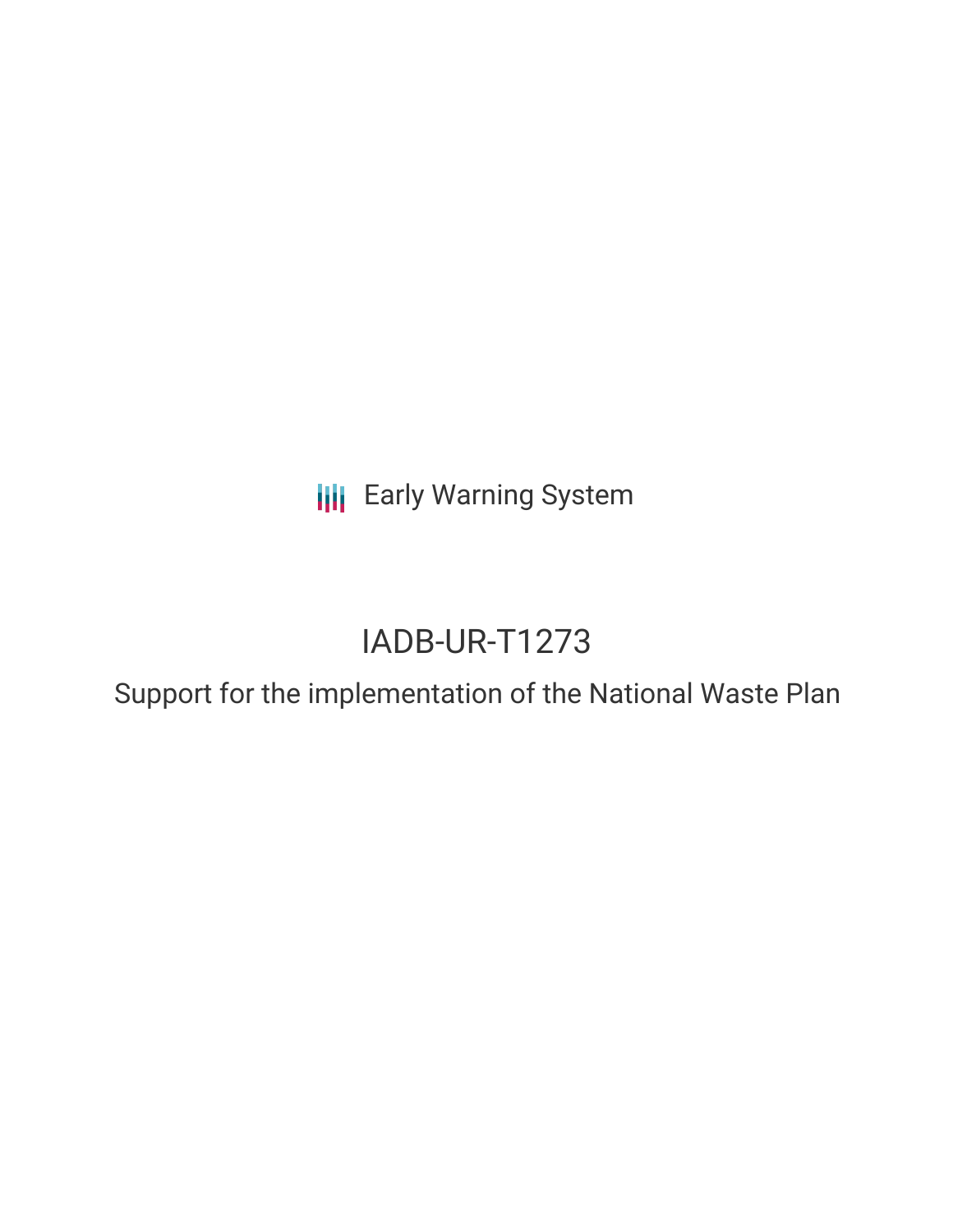### **Quick Facts**

| <b>Countries</b>               | Uruguay                                |
|--------------------------------|----------------------------------------|
| <b>Specific Location</b>       | UNINFORMED                             |
| <b>Financial Institutions</b>  | Inter-American Development Bank (IADB) |
| <b>Status</b>                  | Proposed                               |
| <b>Bank Risk Rating</b>        | U                                      |
| <b>Borrower</b>                | Goverment of Uruguay                   |
| <b>Sectors</b>                 | Infrastructure, Technical Cooperation  |
| <b>Investment Type(s)</b>      | <b>Advisory Services</b>               |
| <b>Investment Amount (USD)</b> | $$0.30$ million                        |
| <b>Project Cost (USD)</b>      | $$0.30$ million                        |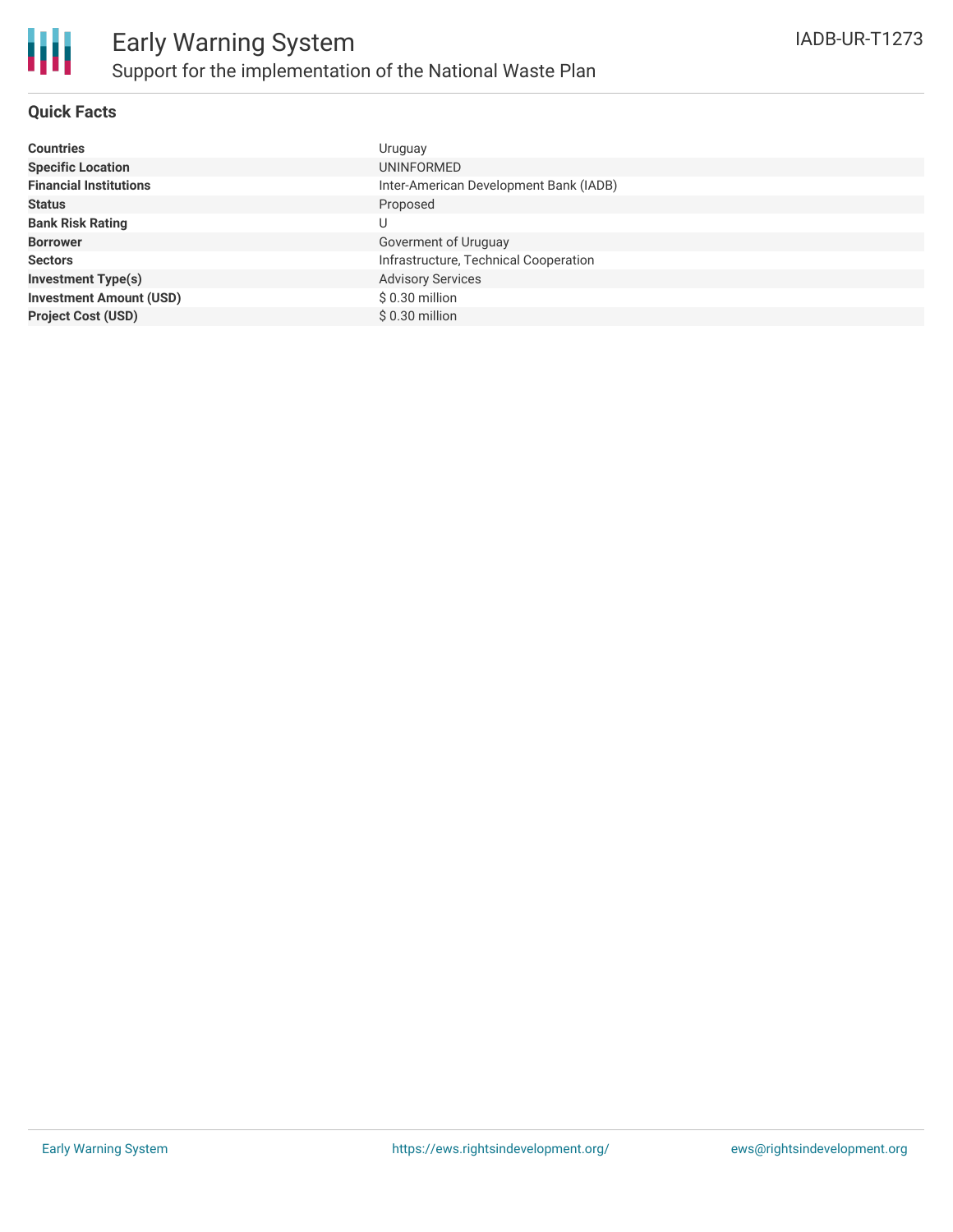

### **Project Description**

Support the government in the implementation of the National Waste Plan, focusing on the closure of open dumps, construction of landfills, institutional strengthening of departmental municipalities and promotion of the circular economy. The TC will work on the design of an operational strategy to improve the sector by prioritizing the required investments.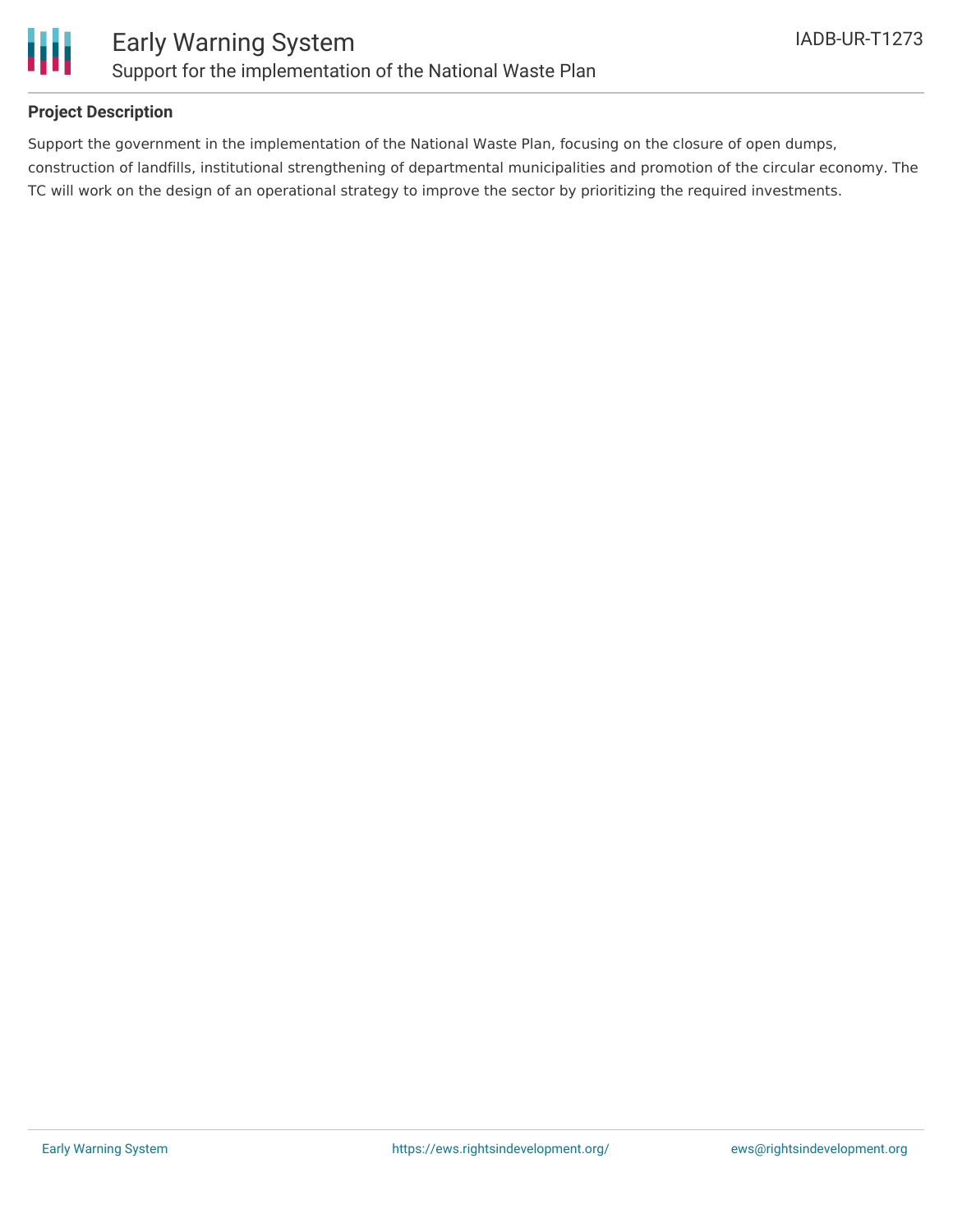

## Early Warning System Support for the implementation of the National Waste Plan

### **Investment Description**

• Inter-American Development Bank (IADB)